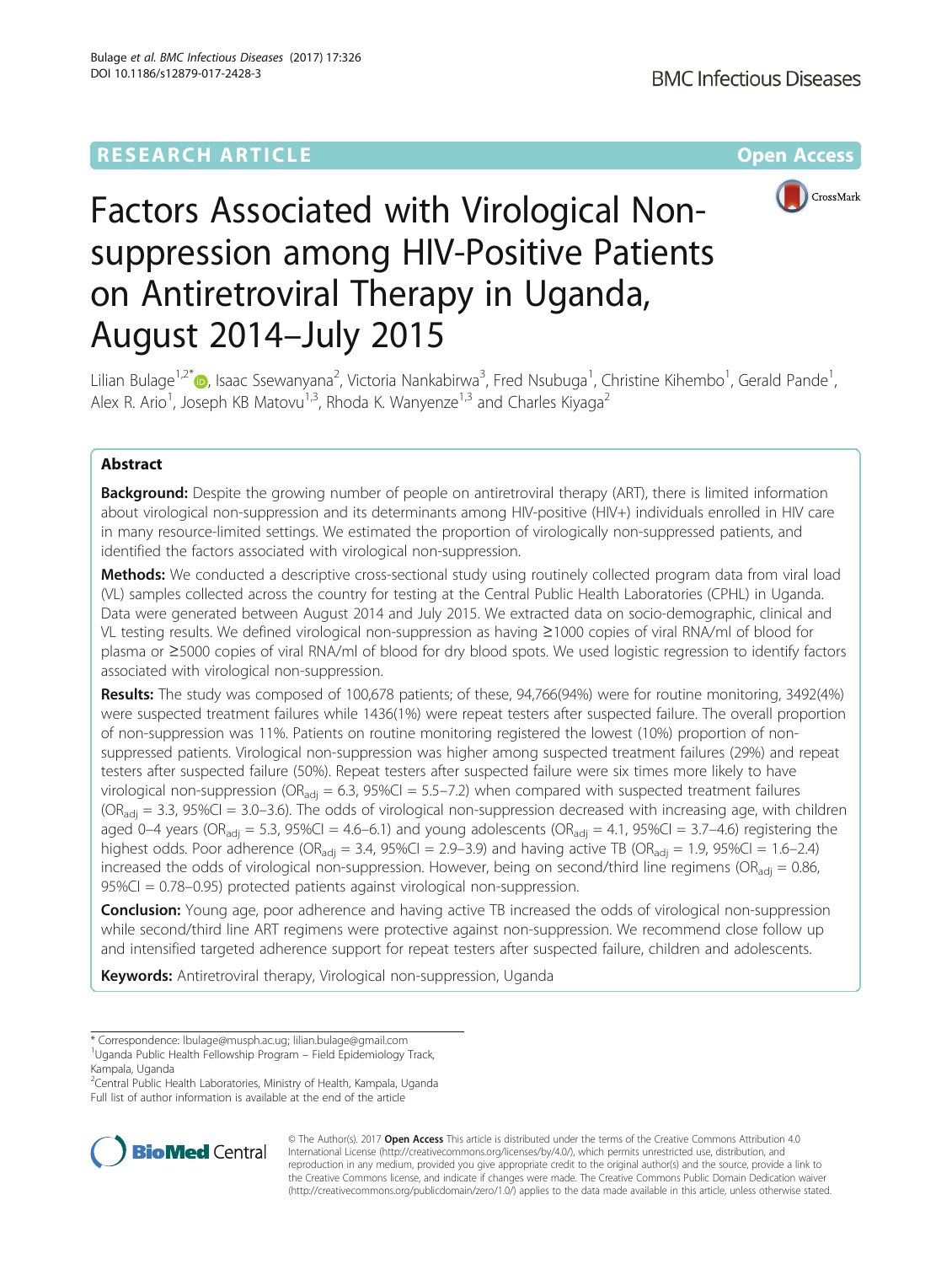# Background

The number of people accessing antiretroviral therapy (ART) has gradually increased in the recent years [\[1](#page-9-0)]. With the rising numbers of patients accessing ART, it is important to sustain treatment success and limit development of treatment failure. To allow timely detection of treatment failures, WHO in July 2013 recommended use of viral load testing as the gold standard to monitor patients response to ART [[2\]](#page-9-0). Establishment of the virological suppression status among patients enrolled on ART is important for timely detection of treatment failures, identification of patients in need of more intensive adherence support and minimizes development of drug resistance and unnecessary switch to expensive and limited ART regimen options [\[3, 4\]](#page-9-0).

The Ugandan guidelines recommend that viral load testing should be done 6 months after initiating ART and thereafter annually for people who have achieved viral suppression. However, people with detectable viral loads undergo targeted intensified adherence support for 6 months followed by confirmatory viral load testing in order to differentiate poor adherence from treatment failure. Those with treatment failure as defined by two detectable viral load measurements above the threshold are switched to second-line ART [\[2](#page-9-0)].

Previous studies have highlighted a number of factors that may be associated with virological suppression. Patients with WHO clinical staging 4 are more likely to be non-suppressed while those whose health status is evaluated by physicians on each clinic visit are less likely to experience virological failure [[5\]](#page-9-0). Children and adolescents on ART are more likely to have high viral loads [[6\]](#page-9-0). Suboptimal adherence, poor tolerability, and drug and food interactions, CD4 cell count, treatment history and drug-resistance (primary or transmitted) have also been associated with virological non-suppression. Suboptimal adherence and drug intolerance are the major cause of regimen discontinuations and hence virological failure [[7](#page-10-0)–[9](#page-10-0)]. Virological non-suppression may also be caused by patient-related factors such as co-morbidities, incomplete medication adherence and missed clinic appointment and interruption of or intermittent access to ART, and ARV regimen related factors such as drug adverse effects, suboptimal pharmacokinetics, suboptimal virological potency and food requirements, amongst other factors [[10\]](#page-10-0).

In 2014 the Joint United Nations Programme on HIV/ AIDS (UNAIDS) set new targets towards elimination of HIV, including diagnosis of 90% of HIV infected individuals, access to treatment for 90% of identified HIV infected persons, and 90% viral suppression among those initiated on treatment [\[11](#page-10-0)]. These targets have since been adopted by several countries including Uganda. Thus, viral load is a critical indicator for HIV treatment quality and tracking of progress towards national and global indicators.

Despite the increasing number of HIV+ patients accessing ART [\[1\]](#page-9-0), there is limited information about nonsuppression rates amongst the different groups of people enrolled in care in Uganda and many resource limited settings in general. Studies that have highlighted the factors associated with virological suppression in most developed countries and resource limited settings have used lower cut-offs to determine non-suppression. The thresholds used range from 300 to 500 copies/ml of blood [[12\]](#page-10-0). However, since several clinical and epidemiological studies have highlighted the risk of HIV transmission being very low when the viral load is lower than 1000 copies/ml, WHO recommends using 1000 copies/ ml as the threshold when using plasma and 5000 copies/ ml for dry blood spots (DBS) [[2,](#page-9-0) [13](#page-10-0)]. Uganda and other countries such as Swaziland are using the WHO recommended thresholds. Most Ugandan studies that have assessed viral suppression have been based on small numbers [[14, 15\]](#page-10-0). Finally, the relative contribution of the factors leading to virological non-suppression may vary across settings and population groups and context specific data are critical to the implementation of corrective measures. The aim of this study was to estimate the proportion of virologically non-suppressed HIV+ patients who had been on ART for at least 6 months and identify factors associated with virological non-suppression using a large national dataset of routinely collected program data at the Central Public Health Laboratories (CPHL) in Uganda between August 2014 and July 2015.

# Methods

### Study design

This was a descriptive cross-sectional study using a large national dataset of routinely collected program data (sample size 100,678) that were submitted to the Central Public Health Laboratories (CPHL) from all health facilities in Uganda between August 2014 and July 2015.

## Study setting

The study was conducted at CPHL where the centralized VL testing is done in Uganda. Centralized monitoring of response to ART using viral load as a gold standard started in August 2014. The samples come from all over the country from both private and government health facilities offering HIV ART services. Uganda is located within the East African region with a population of 34.9 million [[16](#page-10-0)] and a general HIV prevalence of 7.3% [\[17](#page-10-0)]. According to the 2014 Uganda HIV and AIDS Country Progress Report, 1,500,000 people were living with HIV in 2014 [[18\]](#page-10-0). Of these, 750,896 (50% coverage) were active on ART by Dec 2014 [[18\]](#page-10-0). There were 125,705 new active patients on ART by end of 2014 [\[18\]](#page-10-0). According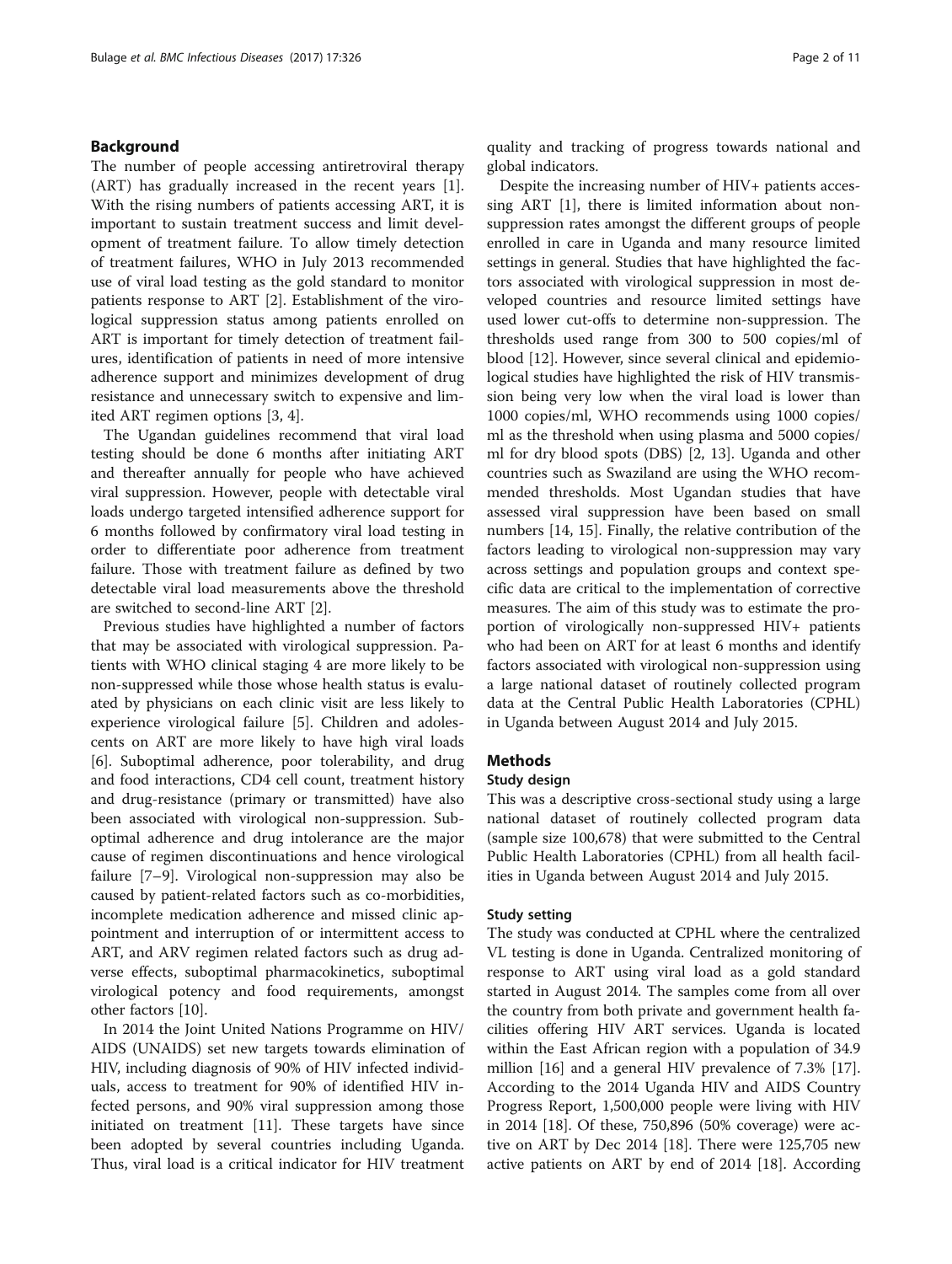to the viral load testing request form version for Uganda, the three main reasons for viral load testing are: 1) routine testing; 2) suspected failure, and 3) repeat viral load testing after suspected treatment failure for patients who were virologically non-suppressed on first time testing and underwent enhanced adherence support for 6 months and submitted a follow-up sample at the end of 6 months.

## Study participants and data collection

We used VL testing data for samples corresponding to HIV positive patients who had been on ART for at least 6 months. Data generated from the start of VL testing at CPHL in August 2014 to July 2015 were considered for the study.

# Measures

The primary outcome was virological non-suppression, defined as having ≥1000 copies of viral RNA/ml of blood for plasma or ≥5000 copies of viral RNA/ml of blood for dry blood spots [[19](#page-10-0)]. We abstracted data on viral load testing results (for plasma and DBS) measured in terms of viral RNA copies/ml of blood, age, sex, duration of treatment, treatment line (first, second, third), identification for treatment initiation at baseline (ePMTCT option B+, child under 15, CD4 < 500 and TB infection), pregnancy status, breast feeding status, having active TB, health facility level, reasons for viral load testing (routine monitoring, suspected treatment failure, and repeat VL test after suspected treatment failure [for patients who were not suppressed on first time testing underwent enhanced adherence support for six months and submitted a follow up at the end of the six months]).

#### Data analysis

We analyzed the entire study data set to estimate the proportion of patients with virological non-suppression, and to identify factors associated with virological nonsuppression. In-addition, we conducted sub-group analyses in line with the 3 major reasons for viral load testing in Uganda (routine monitoring of response to treatment, suspected treatment failure, and repeat viral load testing after suspected failure). We used univariate analysis to establish the socio-demographic and clinical characteristics of the study population, the overall and group specific proportions of patients with virological non-suppression. Virological non-suppression proportion was defined as the percentage of the number of total not suppressed among the total number tested. The proportion with viorological non-suppression were further evaluated by age group, gender, duration on treatment, reported adherence levels, pregnancy status, breast feeding status, having active TB, treatment line, reason for VL test (routine monitoring, suspected

treatment failure, and repeat VL test after suspected failure) and health facility level.

We created the outcome variable of suppression status by categorizing the viral load results into two groups. All results <1000 or 5000 copies/ml of blood for plasma and DBS respectively were categorized as suppressed while ≥1000 or 5000 copies/ml of blood for plasma and DBS respectively were categorized as not suppressed. At the exploratory analysis stage, we realized that the percentage of variables with missing values was <10% of all the variables in the data set. Missing values were dropped automatically from each variable and analysis was conducted based on the totals with complete records.

We used bivariate analysis to determine strengths of association between the independent variables and the outcome variable (virological suppression status). Crude odds ratios (OR) and 95% confidence intervals were calculated. We used multivariate logistic regression to identify factors independently associated with virological non- suppression. Adjusted odds ratios (OR) and 95% confidence intervals were calculated. We considered the reason for viral load testing (routine monitoring, suspected treatment failures, and repeat testers after suspected treatment failure) in Uganda as the main exposure variable of interest. We adjusted for age, sex, ARV adherence, treatment line (first, second/third), identification for treatment initiation at baseline (ePMTCT option B+, child under 15, CD4 < 500 and TB infection), having active TB, duration on treatment, and health facility level. We dropped the option "other" under the option for indication for treatment initiation at baseline when conducting bivariate and multivariate analysis. This was due to the fact that it was not clear which categories of patients were categorized as "other". In the sub-analyses, age group was considered to be the main exposure variable of interest. In addition, factors were entered into logistic regression models based on biological plausibility, previous literature, and statistical significance in bivariate analysis. We tested for interaction and did not find any statistically significant interaction terms to report on. Pregnant and breast feeding status were excluded from model building because they only apply to females. Statistical significance was considered at  $p$ -value <0.05 (two-sided). Data were entered into Excel 2007 and analyzed using Epi-info version 7.

## Ethical consideration

We used program data collected for routine patient care at all health facilities in Uganda and submitted to the Central Public Health Laboratories (CPHL) which is mandated to conduct centralized viral load testing in Uganda. All data did not carry personal identifiers. The data were not accessible by any other third parties other than the study team. Permission to use the data was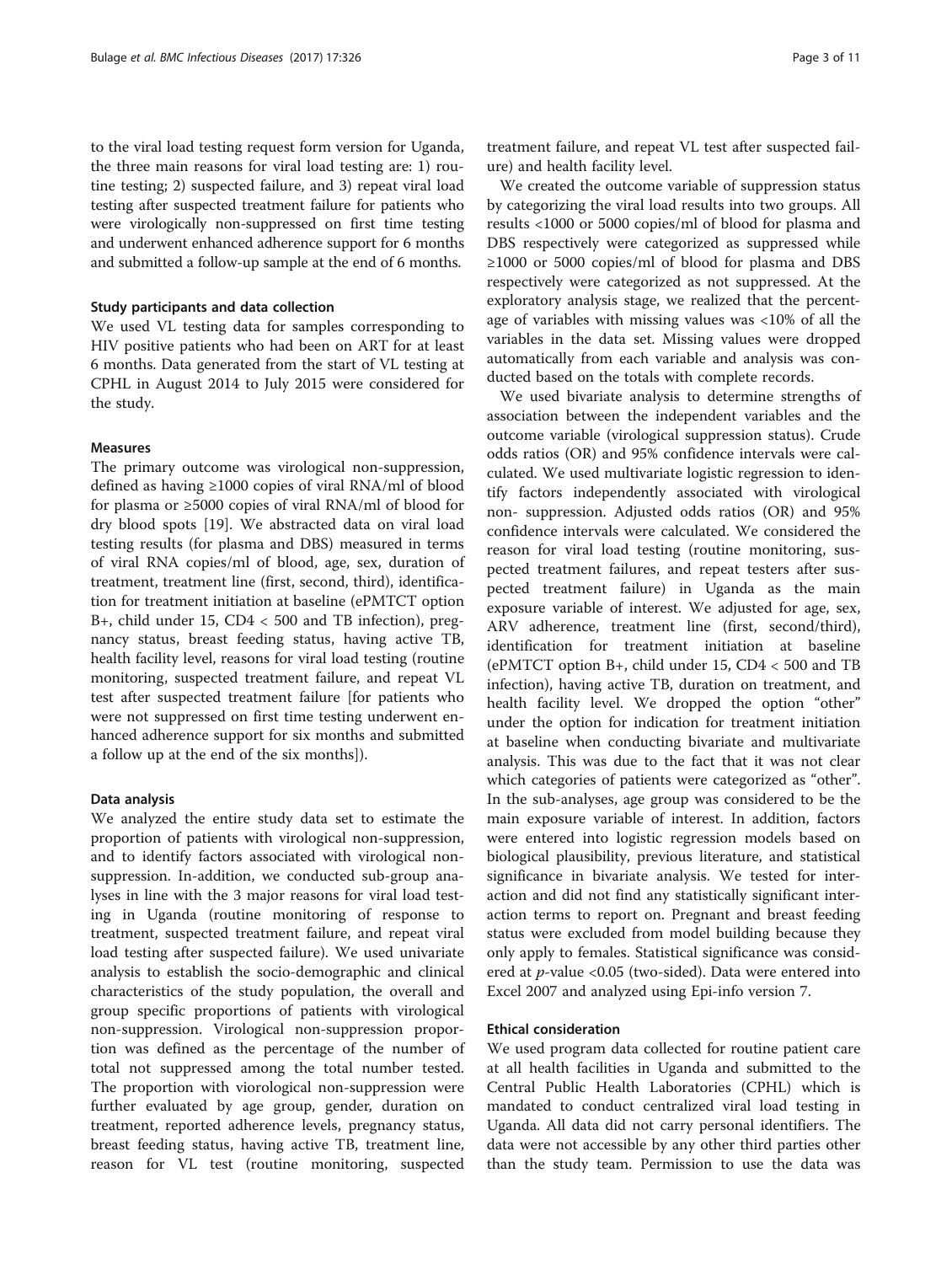sought from the Ugandan Ministry of Health under whose mandate CPHL falls.

# Results

# Patients' characteristics

Table [1](#page-4-0) shows the characteristics of the 100,678 patients whose viral load data were available for analysis. Of these, 94,766 (94%) were for routine monitoring, 3492 (4%) were for suspected treatment failures while 1436 (1%) were for repeat testers after suspected failure. In general, females contributed the biggest proportion of the study sample, ranging from 55 to 68% across the three patient-subcategories. Most of the patients were aged 35+ years: 53,489 (56%) among patients for routine monitoring, 2140 (61%) among suspected treatment failures and 430(30%) among repeat testers after suspected failure. Majority of the patients had been initiated on ART basing on their CD4 < 500, i.e., 70,116 (76%) among patients for routine monitoring, 2832 (85%) among suspected treatment failures and 839 (62%) among repeat testers after suspected failure. All the 3 categories had majority of the patients on first line regimens, i.e., routine monitoring 89,382 (95%), suspected treatment failures 3177 (92%) and repeat testers after suspected failure 1070 (75%). Reported adherence (>95%) was highest among patients for routine monitoring 81,478 (89%), followed by repeat testers after suspected failure 1005 (74%), and lowest among suspected treatment failures 2278 (68%). The proportion of women who were either pregnant or breast feeding ranged from 1 to 5% across all the 3 patient categories. Patients with active TB represented only 1–5% of the study sample across all the patient categories.

#### Proportion of patients with virological non-suppression

Table [2](#page-5-0) shows the proportion of patients with overall virological non-suppression and by the three patient subcategories. The overall proportion of virologically nonsuppressed patients in the study sample was 11%. In general, repeat testers after suspected failure had the highest proportion of patients with virological non-suppression (50%), followed by suspected treatment failures (29%) and least routine monitoring patients (10%). In-addition, the proportion of virologically non-suppressed patients were highest among the repeat testers after suspected failure, followed by suspected treatment failures and lastly patients for routine monitoring considering all the variables explored.

In general, the proportion of virologically nonsuppressed patients decreased with increasing age, with the highest proportion being 29% for children aged 0– 4 years, followed by 27% for adolescents aged 15– 19 years and least 7% for adults aged 35+ years. The same trend is observed across the 3 patient sub-

categories. Males (13%) had a slightly higher proportion of non-suppressed patients compared the females (10%). Breast feeding (6%) and pregnant (8%) mothers had the lowest proportion of virologically non-suppressed patients amongst all the different patient categories explored. In general, virological non-suppression was highest amongst patients with reported adherence levels of <85% (35%) followed by patients with 85–94% (17%) and least among those with adherence levels >95% (10%). Regional and National referral hospitals had the highest proportion of virologically nonsuppressed patients (12%), followed by specialized HIV care services with 11%, and least health centre IV and general hospitals, and health centre II and III each with 9% (Table [2](#page-5-0)).

## Factors associated with virological non-suppression

Table [3](#page-7-0) shows the crude and adjusted odds ratios associated with virological non-suppression by reason for viral load testing and other background characteristics. At bivariate analysis level, the reason for viral load testing was significantly associated with virological non-suppression: Suspected treatment failures (OR<sub>crude</sub> = 4.2,  $95\%CI = 3.6-$ 4.2) and repeat testers after suspected failure ( $OR_{\text{crude}} = 9.5$ ,  $95\%CI = 8.6{\text -}10$ ) were more likely to be virologically nonsuppressed, compared with routine testers. In addition, young age was significantly associated with virological non-suppression: Children aged  $0-4$  years (OR<sub>crude</sub> = 5.1,  $95\%CI = 4.6 - 5.7$  and adolescents aged  $15 - 19$  years  $(OR_{\text{crude}} = 4.7, 95\%CI = 4.4.4 - 5.2)$  were more likely to be virologically non-suppressed compared with patients aged 35+ years. Patients with reported adherence level < 85%  $(OR_{\text{crude}} = 5.1, 95\%CI = 4.6.4 - 5.8)$  were also more likely to be virologically non-suppressed compared to patients with >95% adherence level. Similarly, patients on second/ third line treatment (OR<sub>crude</sub> = 1.3, 95%CI = 1.3.4–1.4), patients with active TB (OR<sub>crude</sub> = 2.1, 95%CI = 1.7-2.5) were also more likely to be virologically non-suppressed. Pregnancy ( $OR_{\text{crude}} = 0.77$ ,  $95\%CI = 0.65 - 0.91$ ) and breast feeding (OR<sub>crude</sub> = 0.61, 95%CI = 0.54–0.69) were protective against virological non-suppression (Table [3](#page-7-0)).

At multivariate analysis level, being a suspected treatment failure ( $OR_{\text{adj}} = 3.3$ , 95%CI = 3.0–3.6), and repeat tester after suspected failure (OR<sub>adj</sub> = 6.3, 95%CI = 5.5– 7.2), being a child aged  $0-4$  years  $(OR_{\text{adj}} = 5.3,$ 95%CI =  $4.6-6.1$ ), being an adolescent aged 15-19 years  $(OR_{\text{adi}} = 4.1, 95\%CI = 3.7–4.6)$ , having reported adherence level < 85% (OR<sub>adj</sub> = 3.4, 95%CI = 2.9.4–3.9), and having active (OR<sub>adj</sub> = 1.9, 95%CI = 1.6–2.4) were significantly associated with increased odds of virological non-suppression. However, being on second/third line treatment (OR<sub>adj</sub> = 0.86, 95%CI = 0.78-0.95) reduced the odds of virological non-suppression (Table [3](#page-7-0)).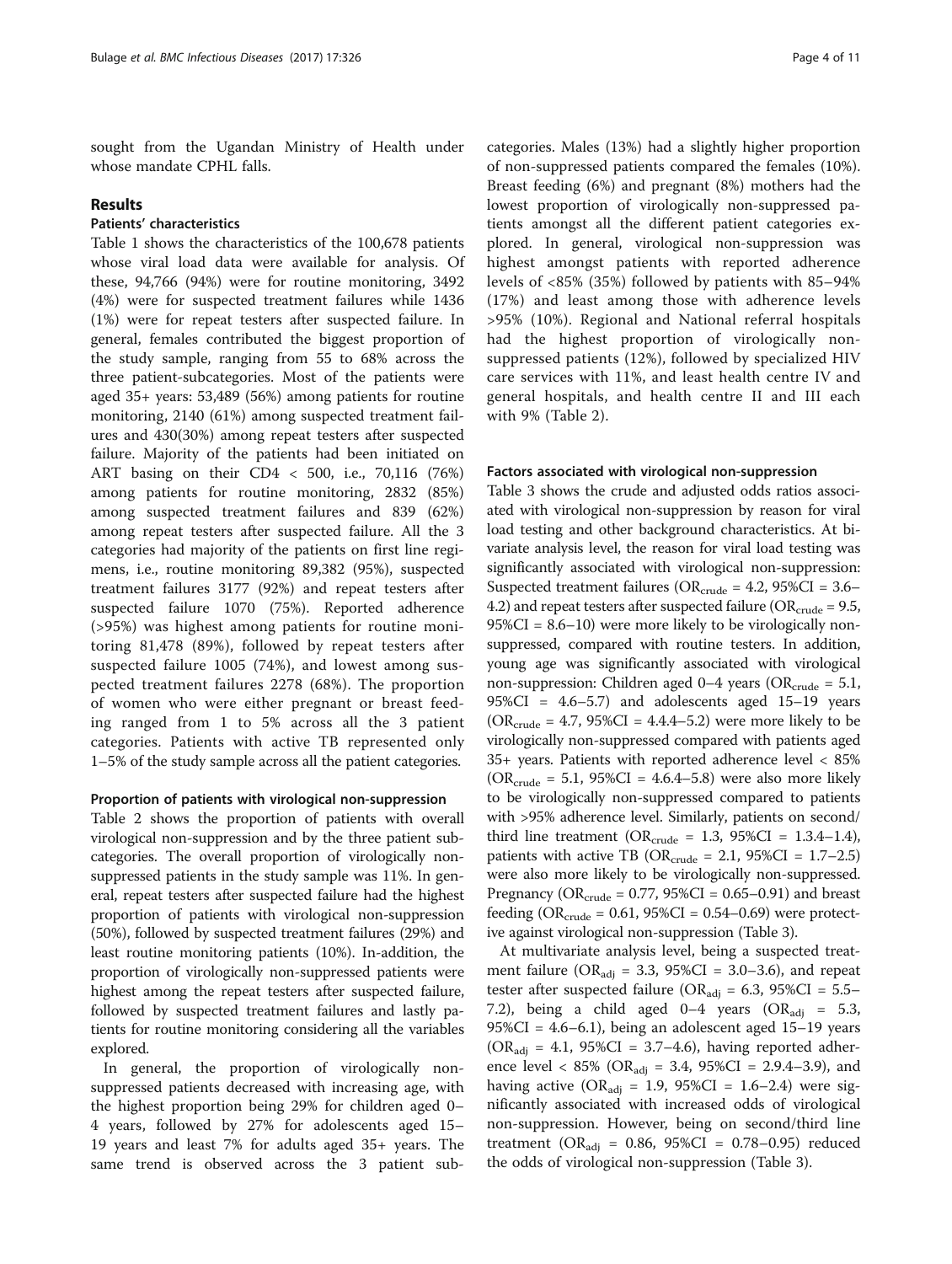<span id="page-4-0"></span>

| Table 1 Socio-demographic and clinical characteristics of patients, August 2014–July 2015 ( $N = 100,678$ , routine monitoring, $n = 94,766$ , |
|------------------------------------------------------------------------------------------------------------------------------------------------|
| suspected treatment failures, $n = 3492$ and second time testers, $n = 1436$ )                                                                 |

| Variable                            | General-N(%)  | Routine monitoring,<br>$n\frac{9}{6}$ | Suspected treatment<br>failures, $n$ (%) | Repeat testers after<br>suspected failure, n(%) |  |
|-------------------------------------|---------------|---------------------------------------|------------------------------------------|-------------------------------------------------|--|
| Age group                           |               |                                       |                                          |                                                 |  |
| $0 - 4$                             | 1763(2.0)     | 1637(1.7)                             | 45(1.3)                                  | 65(4.5)                                         |  |
| $5 - 9$                             | 3983(4.0)     | 3681(3.9)                             | 111(3.2)                                 | 172(11.9)                                       |  |
| $10 - 14$                           | 4231(4.0)     | 3898(4.1)                             | 136(3.9)                                 | 168(11.6)                                       |  |
| $15 - 19$                           | 3085(3.0)     | 2689(2.8)                             | 189(5.4)                                 | 180(12.7)                                       |  |
| $20 - 24$                           | 4781(5.0)     | 4436(4.7)                             | 176(5.0)                                 | 131(9.1)                                        |  |
| $25 - 29$                           | 10,695(11.0)  | 10,192(10.8)                          | 257(7.4)                                 | 131(9.2)                                        |  |
| $30 - 34$                           | 15,494(15.0)  | 14,744(15.6)                          | 438(12.5)                                | 159(11.0)                                       |  |
| $35+$                               | 56,646(56.0)  | 53,489(56.4)                          | 2140(61.3)                               | 430(29.9)                                       |  |
| Sex                                 |               |                                       |                                          |                                                 |  |
| Male                                | 32,203(32.0)  | 29,873(32.0)                          | 1539(45.0)                               | 515(36.0)                                       |  |
| Female                              | 67,097(68.0)  | 63,598(68.0)                          | 1918(55.0)                               | 900(64.0)                                       |  |
| Duration on treatment               |               |                                       |                                          |                                                 |  |
| 0-2 Years                           | 36,341(36.0)  | 3,4610(36.6)                          | 1002(28.8)                               | 298(20.8)                                       |  |
| 3-5 Years                           | 32,928(33.0)  | 30,876(32.7)                          | 1240(35.7)                               | 548(38.3)                                       |  |
| 6-10 Years                          | 28,423(28.0)  | 26,533(28.1)                          | 1110(31.9)                               | 534(37.3)                                       |  |
| $>10$ Years                         | 2726(3.0)     | 2518(2.7)                             | 125(3.6)                                 | 52(3.6)                                         |  |
| Indication for treatment initiation |               |                                       |                                          |                                                 |  |
| TB infection                        | 4076(4.0)     | 3721(4.0)                             | 129(3.9)                                 | 127(9.4)                                        |  |
| Other                               | 1496(2.0)     | 1392(2.0)                             | 72(2.2)                                  | 24(1.8)                                         |  |
| Child under 15                      | 9820 (10.0)   | 9550(10.0)                            | 83(2.5)                                  | 59(4.4)                                         |  |
| PMTCT/Option B+                     | 7712(8.0)     | 7117(8.0)                             | 234(7.0)                                 | 300(22.4)                                       |  |
| CD4 < 500                           | 74,401(76.0)  | 70,116(76.0)                          | 2832(84.5)                               | 839(62.0)                                       |  |
| Report ARV adherence                |               |                                       |                                          |                                                 |  |
| < 85%                               | 1292(1.3)     | 964(1.0)                              | 253(7.5)                                 | 62(5.0)                                         |  |
| Fair 85-95%                         | 10,065(10.4)  | 8798(10.0)                            | 832(24.7)                                | 291(21.0)                                       |  |
| Good >95%                           | 85,440(88.3)  | 81,478(89.0)                          | 2278(67.7)                               | 1005(74.0)                                      |  |
| Treatment line                      |               |                                       |                                          |                                                 |  |
| First line                          | 94,476(94.45) | 89,382(95.0)                          | 3177(92.2)                               | 1070(75.0)                                      |  |
| Second line                         | 5497(5.5)     | 4815(5.0)                             | 264(7.7)                                 | 354(25.0)                                       |  |
| Third line                          | 50(0.05)      | 39(0.0)                               | 4(0.1)                                   | 4(0.0)                                          |  |
| Pregnant                            |               |                                       |                                          |                                                 |  |
| Yes                                 | 2009(3.0)     | 1950(2.0)                             | 27(1.0)                                  | 33(2.4)                                         |  |
| Breast feeding                      |               |                                       |                                          |                                                 |  |
| Yes                                 | 4697(7.0)     | 4647(5.0)                             | 52(2.0)                                  | 35(3.0)                                         |  |
| Active TB                           |               |                                       |                                          |                                                 |  |
| Yes                                 | 668(1.0)      | 575(0.6)                              | 77(2.3)                                  | 15(1.1)                                         |  |
| Level of health facility            |               |                                       |                                          |                                                 |  |
| $HClI + HClII$                      | 1,5404(15.0)  | 14,757(16.0)                          | 376(11.0)                                | 85(6.0)                                         |  |
| HCIV + General hospital             | 26,102(26.0)  | 24,713(26.0)                          | 969(28.0)                                | 155(11.0)                                       |  |
| Specialized HIV cares services      | 13,944(14.0)  | 13,224(14.0)                          | 398(11.0)                                | 146(10.0)                                       |  |
| $RRH + NRH$                         | 45,203(45.0)  | 42,047(44.0)                          | 1747(50.0)                               | 1050(73.0)                                      |  |

Denominator for pregnant/breastfeeding mothers was total females in the sample.

HCII health centre two, HCIII health centre three, HCIV health centre four, RRH regional referral hospitals, NRH national referral hospitals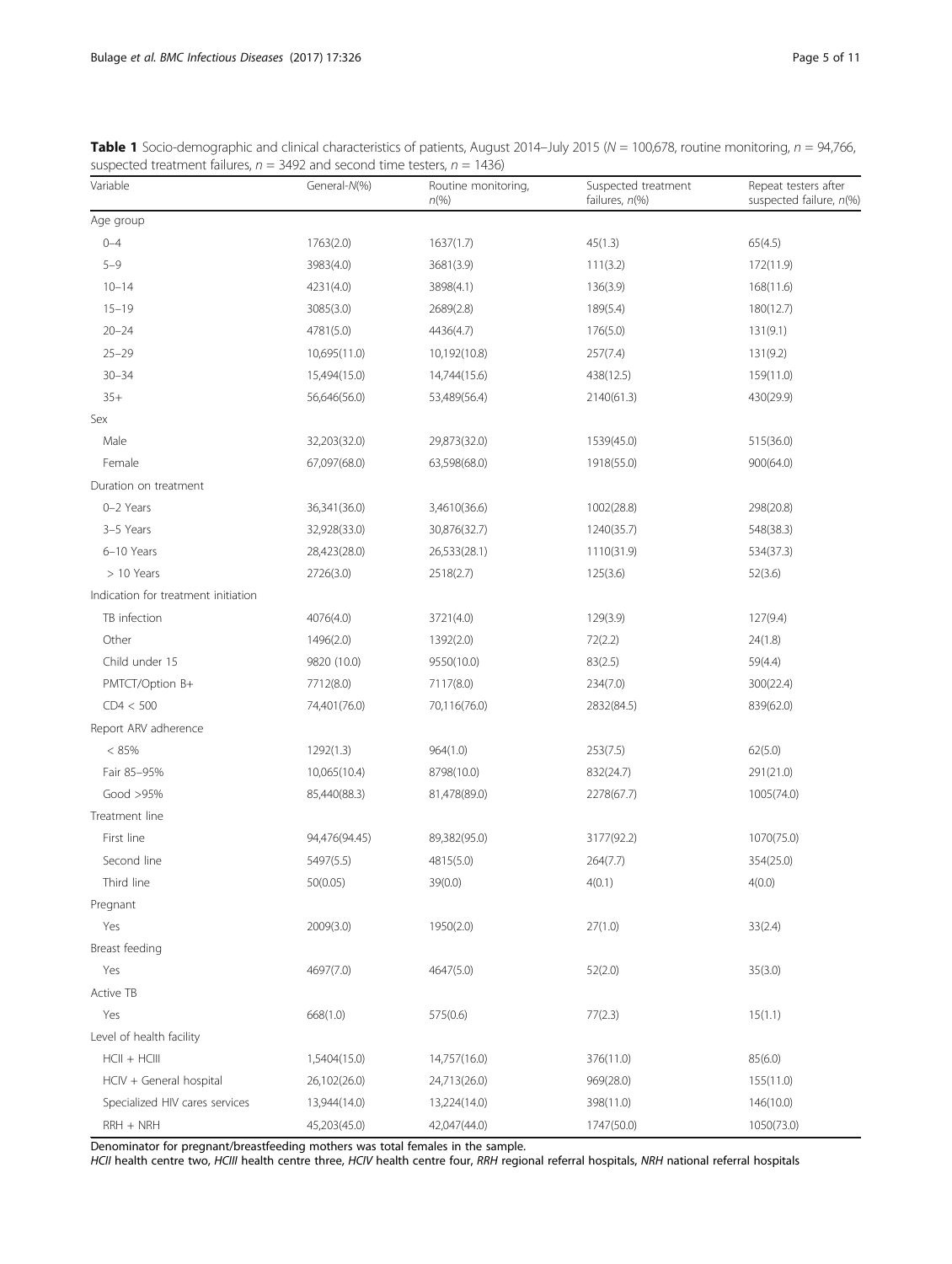<span id="page-5-0"></span>Table 2 Proportion of HIV patients on ART with virological non-suppression, (N = 100,678, routine monitoring, n = 94,766, suspected treatment failures,  $n = 3492$  and second time testers,  $n = 1436$ )

| Variable                            | Non-suppression status, $n$ (%) |                    |                                 |                                             |  |
|-------------------------------------|---------------------------------|--------------------|---------------------------------|---------------------------------------------|--|
|                                     | General                         | Routine monitoring | Suspected treatment<br>failures | Repeater testers after<br>suspected failure |  |
| Overall                             | 10,805 (11)                     | 8966(10)           | 1018(29)                        | 716(50)                                     |  |
| Sex                                 |                                 |                    |                                 |                                             |  |
| Female                              | 6524(10)                        | 5437(9)            | 592(31)                         | 427(47)                                     |  |
| Male                                | 4132(13)                        | 3402(11)           | 416(27)                         | 278(54)                                     |  |
| Age category                        |                                 |                    |                                 |                                             |  |
| $0 - 4$                             | 507(29)                         | 444(27)            | 22(49)                          | 34(52)                                      |  |
| $5 - 9$                             | 916(23)                         | 754(21)            | 55(50)                          | 104(60)                                     |  |
| $10 - 14$                           | 960(23)                         | 765(20)            | 83(61)                          | 105(63)                                     |  |
| $15 - 19$                           | 837(27)                         | 614(23)            | 102(54)                         | 118(66)                                     |  |
| $20 - 24$                           | 746(16)                         | 595(13)            | 81(46)                          | 65(50)                                      |  |
| $25 - 29$                           | 1141(11)                        | 945(9)             | 117(46)                         | 65(50)                                      |  |
| $30 - 34$                           | 1579(10)                        | 1337(9)            | 154(35)                         | 70(44)                                      |  |
| $35+$                               | 4119(7)                         | 3512(7)            | 404(19)                         | 155(36)                                     |  |
| Breast feeding                      |                                 |                    |                                 |                                             |  |
| Yes                                 | 297(6)                          | 262(6)             | 22(42)                          | 14(40)                                      |  |
| No                                  | 5964(10)                        | 8420(10)           | 956(29)                         | 679(50)                                     |  |
| Pregnant                            |                                 |                    |                                 |                                             |  |
| Yes                                 | 153(8)                          | 128(7)             | 13(48)                          | 14(42)                                      |  |
| No                                  | 6113(10)                        | 8554(10)           | 966(29)                         | 681(50)                                     |  |
| Active TB                           |                                 |                    |                                 |                                             |  |
| Yes                                 | 131(20)                         | 85(15)             | 34(44)                          | 12(80)                                      |  |
| No                                  | 10,236(11)                      | 8542(9)            | 932(29)                         | 684(50)                                     |  |
| Treatment line                      |                                 |                    |                                 |                                             |  |
| First                               | 9945(11)                        | 8351(9)            | 925(29)                         | 582(54)                                     |  |
| Second                              | 736(13)                         | 531(11)            | 75(28)                          | 128(36)                                     |  |
| Third                               | 11(22)                          | 4(10)              | 3(75)                           | 3(75)                                       |  |
| Duration on treatment               |                                 |                    |                                 |                                             |  |
| 0-2 Years                           | 3680(10)                        | 3198(9)            | 291(29)                         | 133(45)                                     |  |
| 3-5 Years                           | 3900(12)                        | 3226(10)           | 386(31)                         | 264(48)                                     |  |
| 6-10 Years                          | 2928(10)                        | 2304(9)            | 309(28)                         | 294(55)                                     |  |
| $> 10$ Years                        | 257(9)                          | 210(8)             | 24(19)                          | 22(42)                                      |  |
| Indication for treatment initiation |                                 |                    |                                 |                                             |  |
| TB infection                        | 194(13)                         | 159(11)            | 19(26)                          | (16(67)                                     |  |
| Other                               | 604(15)                         | 466(13)            | 49(38)                          | 77(61)                                      |  |
| Child under 15                      | 1826 (24)                       | 1508 (21)          | 135(58)                         | 170(57)                                     |  |
| PMTCT/Option B+                     | 589(6)                          | 549(6)             | 18(22)                          | 12(20)                                      |  |
| CD4 < 500                           | 7169(10)                        | 5955(9)            | 750(26)                         | 401(48)                                     |  |
| Reported adherence level            |                                 |                    |                                 |                                             |  |
| < 85%                               | 453(35)                         | 324(34)            | 85(34)                          | 38(61)                                      |  |
| 85-94%                              | 1659(17)                        | 1206(14)           | 269(32)                         | 168(58)                                     |  |
| > 95%                               | 8145(10)                        | 6998(9)            | 622(27)                         | 465(46)                                     |  |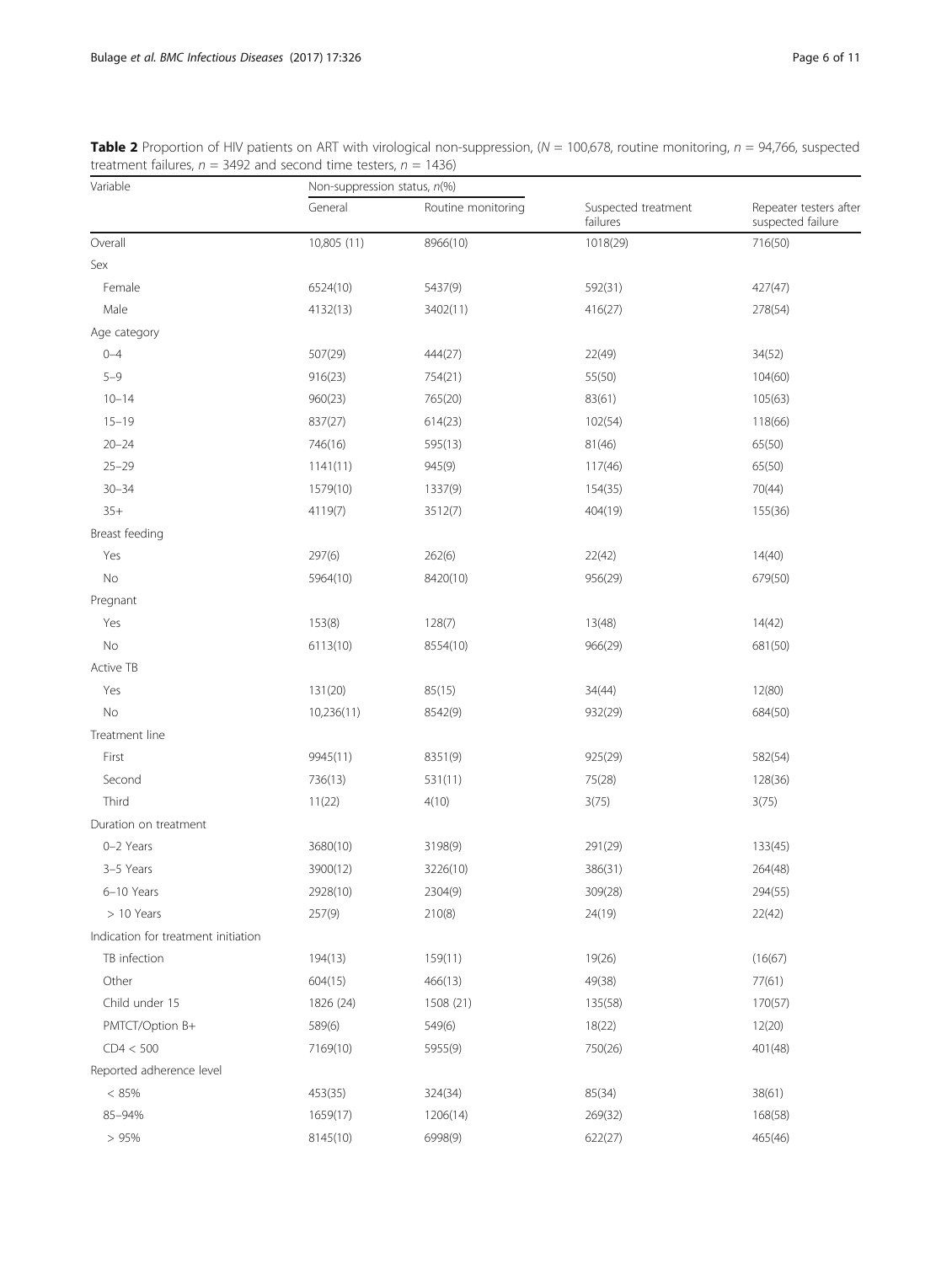| Level of health facility      |          |          |         |         |
|-------------------------------|----------|----------|---------|---------|
| $HClI + HClII$                | 1455(9)  | 1295(9)  | 104(28) | 36(42)  |
| $HC IV + General hospital$    | 2293(9)  | 1994(8)  | 228(24) | 39(25)  |
| Specialized HIV care services | 1482(11) | 1242(9)  | 148(37) | 83(57)  |
| $RRH + NRH$                   | 5575(12) | 4435(11) | 538(31) | 558(53) |

**Table 2** Proportion of HIV patients on ART with virological non-suppression, ( $N = 100,678$ , routine monitoring,  $n = 94,766$ , suspected treatment failures,  $n = 3492$  and second time testers,  $n = 1436$ ) (Continued)

Denominator for pregnant/breastfeeding mothers was total females in the sample

HCII health centre two, HCIII health centre three, HCIV health centre four, RRH regional referral hospitals, NRH national referral hospitals

# Factors associated with virological non-suppression:

## Sub-group analysis

In a sub-group analysis of the factors associated with virological non-suppression among suspected treatment failures and repeat testers after suspected failure, we found that, among suspected treatment failures, breast feeding (OR<sub>crude</sub> = 1.8, 95%CI = 1.0–3.2) and pregnancy  $(OR_{crude} = 2.3, 95\%CI = 1.1–4.9)$  increased the odds of being virologically non-suppressed (at bivariate analysis level). On the other hand, among repeat testers after suspected failure, having active TB was associated with the highest odds of virological non-suppression  $(OR_{\text{adi}} = 7.0, 95\%CI = 1.4-32.1).$ 

# Discussion

In this descriptive cross-sectional study conducted to estimate the proportion of patients virologically nonsuppressed and to identify the factors associated with virological non-suppression, we found an overall proportion of non-suppression of 11%. Amongst the 3 subpatient categories, patients on routine monitoring registered the lowest while repeat testers after suspected failure registered the highest proportion of nonsuppressed patients. Being a suspected treatment failure, repeat tester after suspected treatment failure, young age, poor adherence and having active TB increased the odds of virological non-suppression. Being on second/ third line treatment decreased the odds of virological non-suppression. Repeater testers after suspected failure with active TB registered the highest odds of nonsuppression compared to TB patients amongst other sub-categories.

Although our study reveals the overall proportion of non-suppressed patients being relatively low, we observe sub-groups such as children and adolescents, patients with adherence level < 85%, patients with active TB, and repeat testers after suspected failure having relatively higher virological non-suppression levels. This calls for MOH to enhance efforts in the identified sub-groups to improve virological suppression.

Our findings show that repeat testers after suspected failure registered the highest non-suppression. Although the Uganda viral load monitoring guidelines recommend

enhanced adherence counseling and support for patients whose first VL result is beyond the threshold, it is not clear whether the health care system is giving enough attention to these patients. The Uganda guidelines recommend use of text messages for adherence fostering. Other countries like Swaziland have developed and implemented targeted adherence support tools which recommend more frequent clinic reviews (1-monthly drug pick-ups from 3-monthly pick-ups), stepped-up adherence counseling (3 sessions) and education on the value for VL testing among other interventions. However, despite the use of a standard tool in Swaziland, there was no difference in the non-suppression rate amongst the re-testers which the authors associated with weaknesses in the counseling training and supervision [\[6](#page-9-0)]. Although WHO recommends adherence interventions for patients with detectable VL, no specification was given on the exact interventions to be undertaken [[20\]](#page-10-0). Therefore, designing more efficient and effective follow up mechanisms for such patients is crucial. Further, it is critical to identify and answer key quality of care questions, such as: a) what happens when a VL result is received at a health facility?, b) do health care workers and patients understand the meaning and implication of different VL results?, c) are patients whose VL result is beyond the threshold given priority?, and d) are there any quality improvement interventions for such patients?

An elevated VL indicates poor adherence or resistance [[21](#page-10-0)–[25](#page-10-0)]. The current Uganda Ministry of Health viral load monitoring algorithm requires confirmatory testing after 6 months in the event of an elevated initial test [[19\]](#page-10-0). This may lead to unnecessary delay in treatment switch for patients harboring resistance. Delaying ART switch for patients with resistance increases the risk of sexual transmission of ART-resistant strains [[26](#page-10-0)–[28](#page-10-0)], as well as the likelihood of subsequent failure on secondline therapy [\[21](#page-10-0)–[24, 29\]](#page-10-0) [[30](#page-10-0)–[32](#page-10-0)]. Therefore, the Ministry of Health should consider adopting resistance testing for persons with viral loads beyond the threshold or elevated viral loads. This will facilitate early identification of resistance and subsequent regimen switch.

We found that children and young adolescents were significantly more likely to be non-suppressed compared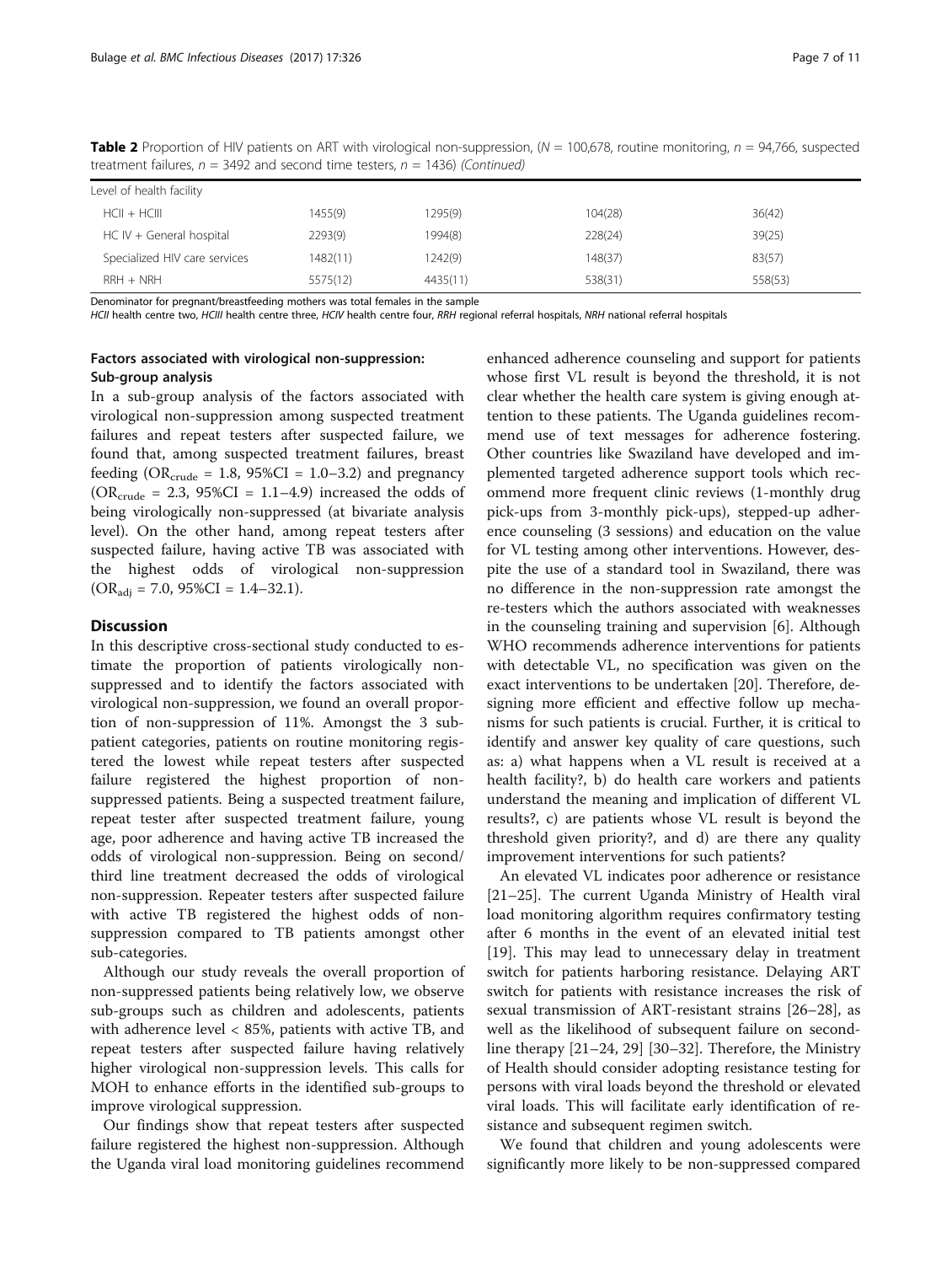<span id="page-7-0"></span>

|  |  |  |  | Table 3 Factors associated with virological non-suppression among HIV patients on ART, August 2014–July 2015, (N = 100,678) |
|--|--|--|--|-----------------------------------------------------------------------------------------------------------------------------|
|--|--|--|--|-----------------------------------------------------------------------------------------------------------------------------|

| Variable                               | Not suppressed (%) | Suppressed (%) | OR <sub>crude</sub> (95%Cl) | $OR_{\text{adj}}(95\% \text{Cl})^{\text{a}}$ |
|----------------------------------------|--------------------|----------------|-----------------------------|----------------------------------------------|
| Reason for testing                     |                    |                |                             |                                              |
| Routine testing                        | 8966(84)           | 8966(96)       | 1.0                         | 1.0                                          |
| Suspected treatment failure            | 1018(10)           | 2474(3.0)      | $4.2(3.6 - 4.2)$            | $3.3(3.0 - 3.6)$                             |
| Repeat testers after suspected failure | 716(6)             | 720(1.0)       | $9.5(8.6 - 10)$             | $6.3(5.5 - 7.2)$                             |
| Age category                           |                    |                |                             |                                              |
| $35+$                                  | 4119(38)           | 52,527(59)     | 1.0                         | 1.0                                          |
| $34 - 30$                              | 1579(15)           | 13,915(16)     | $1.4(1.4 - 1.5)$            | $1.6(1.5 - 1.7)$                             |
| $29 - 25$                              | 1141(11)           | 9554(11)       | $1.5(1.4 - 1.6)$            | $1.9(1.7 - 2.0)$                             |
| $24 - 20$                              | 746(7)             | 4035(5)        | $2.4(2.2 - 2.6)$            | $2.7(2.5 - 3.0)$                             |
| $19 - 15$                              | 837(8)             | 2248(3)        | $4.7(4.4 - 5.2)$            | $4.1(3.7-4.6)$                               |
| $14 - 10$                              | 960(9)             | 3271(4)        | $3.7(3.5 - 4.1)$            | $3.3(2.9 - 3.7)$                             |
| $9 - 5$                                | 916(9)             | 3067(3)        | $3.8(3.5 - 4.1)$            | $3.4(3.1 - 3.8)$                             |
| $4 - 0$                                | 507(5)             | 1256(1)        | $5.1(4.6 - 5.7)$            | $5.3(4.6 - 6.1)$                             |
| Indication for treatment initiation    |                    |                |                             |                                              |
| PMTCT/Option B+                        | 589(6)             | 9231(11)       | 1.0                         | 1.0                                          |
| Child <15 Years                        | 1826(19)           | 5886(7)        | $4.9(4.4 - 5.6)$            | $2.1(1.9 - 2.4)$                             |
| TB infection                           | 194(2)             | 1302(2)        | $2.3(1.9 - 2.8)$            | $2.1(1.8 - 2.6)$                             |
| CD4 < 500                              | 7169(73)           | 67,232(80)     | $1.7(1.5 - 1.8)$            | $2.0(1.8 - 2.2)$                             |
| ARV adherence                          |                    |                |                             |                                              |
| >95%                                   | 8145(79)           | 77,295(89)     | 1.0                         | 1.0                                          |
| 85-94%                                 | 1659(17)           | 8406(8)        | $1.9(1.8 - 2.0)$            | $1.6(1.5 - 1.7)$                             |
| < 85%                                  | 453(4)             | 839(1)         | $5.1(4.6 - 5.8)$            | $3.4(2.9 - 3.9)$                             |
| Treatment line                         |                    |                |                             |                                              |
| First line                             | 9945(93)           | 8453(95)       | $1.0\,$                     | 1.0                                          |
| Second/Third line                      | 747(7)             | 4800(5)        | $1.3(1.3 - 1.4)$            | $0.86(0.78 - 0.95)$                          |
| Sex                                    |                    |                |                             |                                              |
| Female                                 | 6524(61)           | 60,573(68)     | 1.0                         | $1.0\,$                                      |
| Male                                   | 4132(39)           | 28,071(32)     | $1.4(1.3 - 1.4)$            | $1.2(1.1 - 1.3)$                             |
| Active TB                              |                    |                |                             |                                              |
| $\rm No$                               | 1,0236(99)         | 86,650(99)     | $1.0\,$                     | 1.0                                          |
| Yes                                    | 131(1)             | 537(1)         | $2.1(1.7-2.5)$              | $1.9(1.6 - 2.4)$                             |
| Health Facility Level                  |                    |                |                             |                                              |
| $HClI + HClII$                         | 1455(13)           | 13,949(16)     | 1.0                         | 1.0                                          |
| HCIV + General hospital                | 2293(21)           | 23,809(27)     | $0.92(0.86 - 0.99)$         | $0.89(0.82 - 0.97)$                          |
| Specialized HIV services               | 1482(14)           | 12,462(14)     | $1.1(1.1-1.2)$              | $1.2(1.1-1.3)$                               |
| $RRH + NRH$                            | 5575(52)           | 39,628(44)     | $1.3(1.3-1.4)$              | $1.0(0.96 - 1.1)$                            |
| Duration on treatment                  |                    |                |                             |                                              |
| 0-2 Years                              | 3680(34)           | 32,661(36)     | 1.0                         | 1.0                                          |
| 3-5 Years                              | 3900(36)           | 29,028(32)     | $1.2(1.1-1.3)$              | $1.3(1.2 - 1.4)$                             |
| 6-10 Years                             | 2928(27)           | 2549(28)       | $1.0(0.97 - 1.1)$           | $1.1(1.1 - 1.2)$                             |
| > 10 Years                             | 257(3)             | 2469(4)        | $0.92(0.81 - 1.1)$          | $0.91(0.78 - 1.1)$                           |
| Breast feeding                         |                    |                |                             |                                              |
| No                                     | 5964(95)           | 54,369(93)     | 1.0                         |                                              |
| Yes                                    | 297(5)             | 4400(8)        | $0.61(0.54 - 0.69)$         |                                              |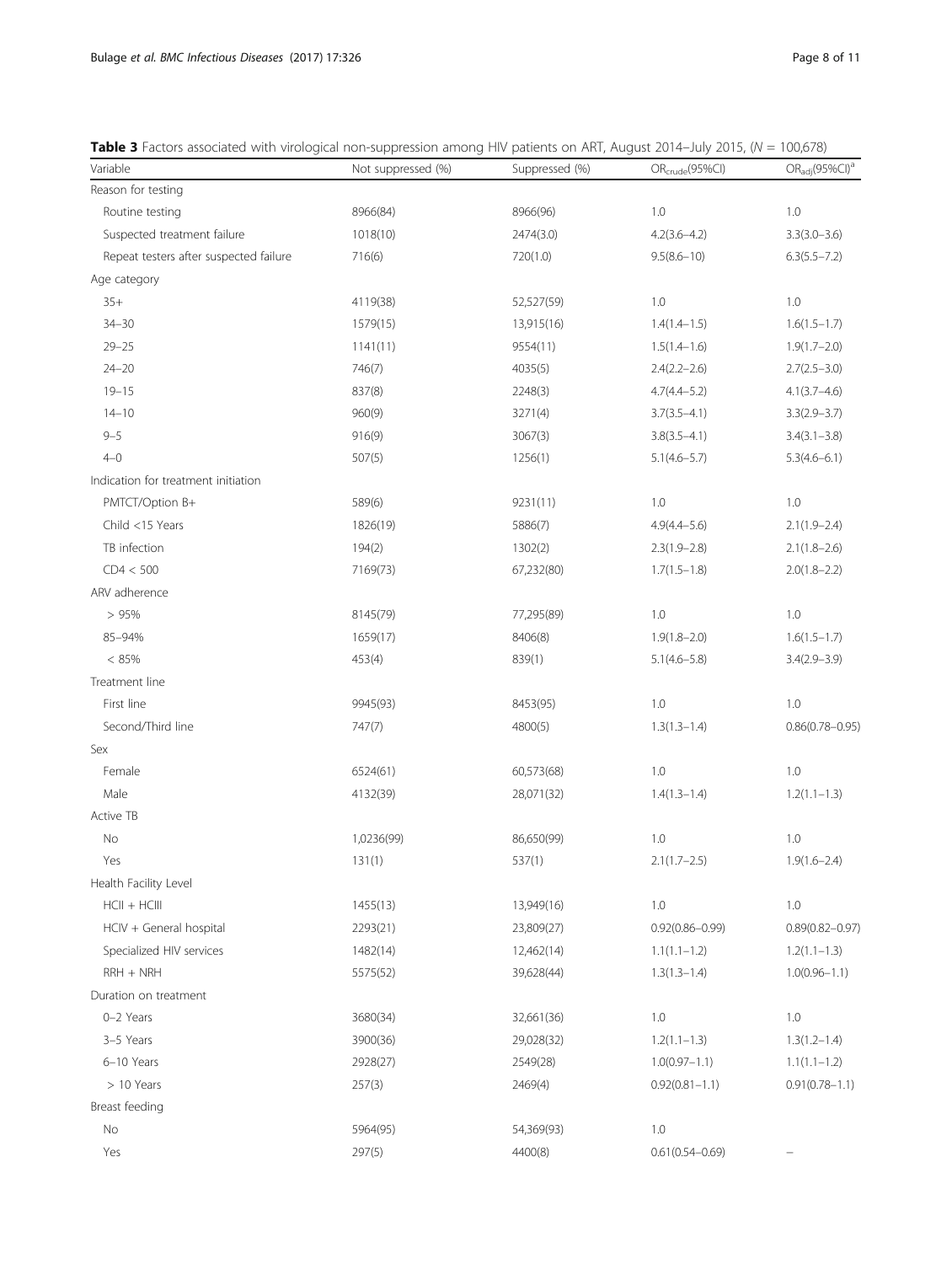Table 3 Factors associated with virological non-suppression among HIV patients on ART, August 2014–July 2015, ( $N = 100,678$ ) (Continued)

| Pregnant |          |            |                     |                                 |
|----------|----------|------------|---------------------|---------------------------------|
| No       | 6113(98) | 56,841(97) |                     |                                 |
| Yes      | 153(2)   | 1856(3)    | $0.77(0.65 - 0.91)$ | $\hspace{0.1mm}-\hspace{0.1mm}$ |

Denominator for pregnant/breastfeeding mothers was total females in the sample

HCII health centre two, HCIII health centre three, HCIV health centre four, RRH regional referral hospitals, NRH national referral hospitals

<sup>a</sup>We adjusted for age, sex, ARV adherence, treatment line (first, second/third), identification for treatment initiation at baseline (ePMTCT option B+, child under 15, CD4 < 500 and TB infection), having active TB, duration on treatment, and health facility level

to the rest of the age groups. Similarly, a recent study conducted in the US reported that older patients were more likely to achieve viral suppression [\[33](#page-10-0)]. Treatment for children and adolescents presents several challenges including the complexity in ARV dosing and the need to adjust doses as the children grow, which may be difficult especially for providers who are not skilled enough with pediatric care or too busy to track the suppression status. Treatment for children may also be affected by the type of caretakers for the child (i.e. parents vs. other caretakers), schooling environment (for those in schools), and transition to adolescent [[34, 35](#page-10-0)]. Stigma, fear of disclosure, and stress may affect younger people more than their older counterparts [[36](#page-10-0)–[38](#page-10-0)]. Keeping young people in care by using social workers, peer supporters, and training on pediatric disclosure among health workers has been reported to contribute to improved ART adherence and hence better virological outcomes [[39\]](#page-10-0). Alcohol, recreational drug use, and low socioeconomic status also contribute to non-adherence and hence virological failure among the young people [[40, 41\]](#page-10-0).

Our findings reveal that virological non-suppression is a common phenomenon even among people with good adherence, which highlights the need to ensure wide coverage and access to viral load testing services. This requires huge investments in viral load laboratory testing infrastructure and services, including point of care diagnostics especially in hard to reach areas. Further, a sufficient pool of trained providers is key to ensuring proper tracking, timely viral loads and quick action (including adherence support) based on the results.

HIV-associated TB is common among people on ART in Africa [[42\]](#page-10-0). A number of cross-sectional studies have highlighted a link between incident TB and virological non-suppression [\[43](#page-10-0)–[46](#page-10-0)]. However, the causality may not be clear given the inherit weaknesses of crosssectional studies. It is possible for virological failure to lead to incident TB.The risk of virological nonsuppression may also be increased by concurrent ART and TB treatment majorly due to impaired treatment adherence and pharmacokinetics drug interactions. Patients on ART with active TB should thus be prioritised for viral load monitoring and adherence support. Strengthening; interventions that prevent incident TB during ART such as isoniazid prevent therapy and infection control at health facilities is crucial. Repeat testers after suspected failure with active TB registered the highest risk of non-suppression compared to TB patients amongst other sub-categories (for routine monitoring and suspected treatment failures). Repeat testers after suspected failure pending confirmation, are more likely not to adhere to their medicines and therefore being at highest risk for virological non-suppression compared to other sub-groups. In-addition, the 74% reported adherence level for these patients could partly explain this finding.

## Limitations

The major limitation with our study was use of program data which had missing records. To enhance data quality, the laboratory is attempting to reduce this gap by making immediate phone calls to facilities where the samples are derived from. The cross-sectional study design may have misclassified transient viraemia as 'nonsuppressor' leading to higher proportions of patients with virological non-suppression. In-addition, the crosssectional study design, could not allow causality to be established. Clustering due to repeated samples in the same individual may have influenced the results in either direction. However, because of inconsistencies in the numbering of samples, we were not able to identify any repeat testers; and for this reason, we were not able to account for clustering effect in the analysis. In addition, although many studies have identified patient's CD4 count as one of the major factors associated with virological suppression, we did not assess it in our study. This was due to the fact that the data collection tool that was used to collect the data analyzed in this study did not have an option for patients' current CD4 count. The other limitation is that there could have been selection bias arising from the fact that the samples with complete records could have been obtained from individuals who were more motivated to seek viral load testing; or that patients who were tested could have been more likely to be non-suppressors. However, given that we used secondary data, it is very difficult to tell the extent to which selection bias exists or affects the interpretation of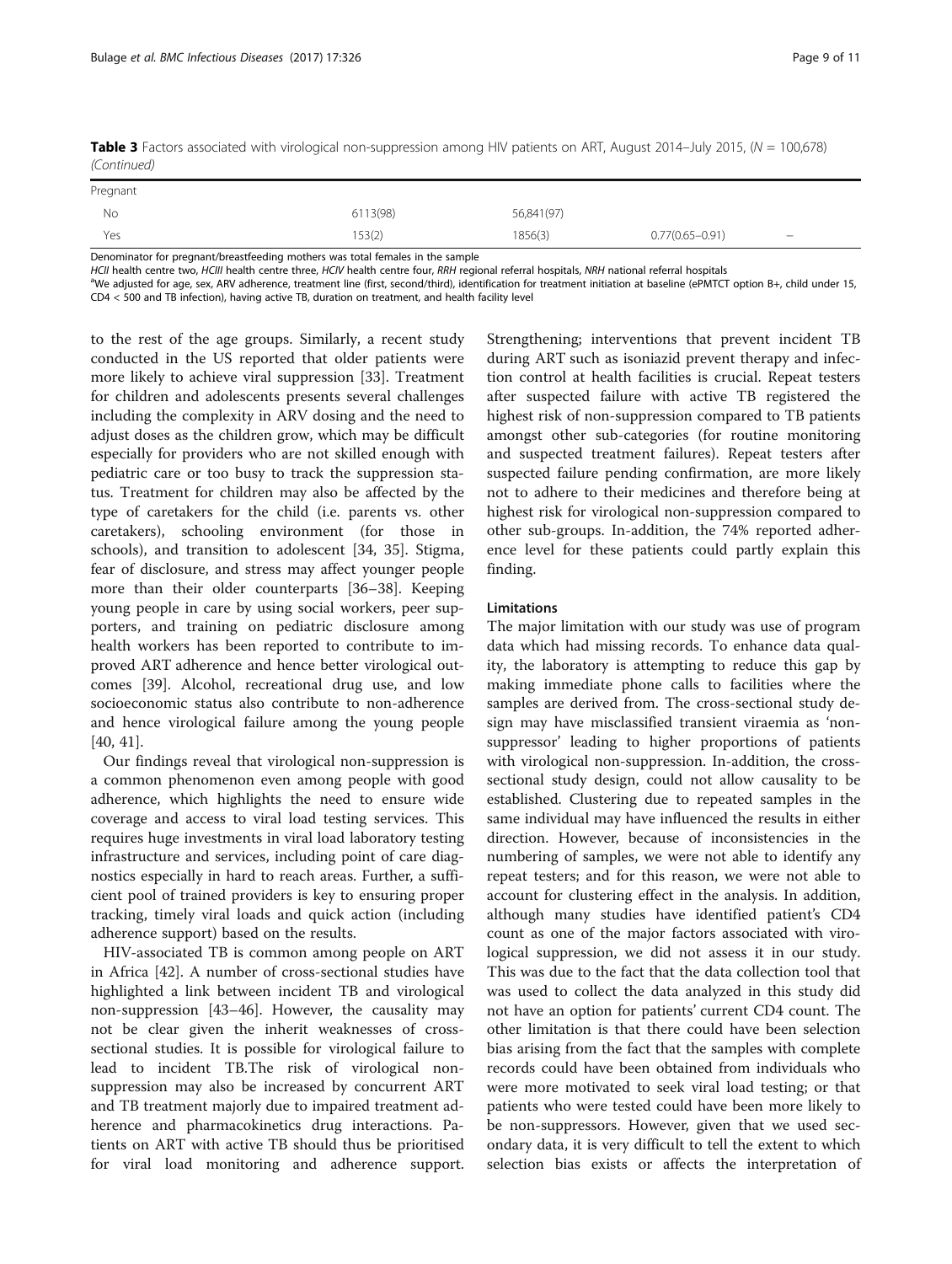<span id="page-9-0"></span>results. Our overall non-suppression level of 11% (suppression of 89%) suggests that Uganda is close to achieving the 90% viral suppression which is the UNAIDS target among HIV infected individuals on treatment. However, our study sample was only 100, 678 HIVpositive individuals versus the 750,896 individuals who were on active ART by the end of 2014 [[18\]](#page-10-0). Thus, our findings may not be fully representative of the entire population on ART in Uganda.

The strength of this study was its large sample size and data on samples derived at the national level and thus provides a national outlook on the critical challenge of non-suppression amongst different populations receiving ART. This study identifies populations that require enhanced and targeted interventions to optimize ART and raises questions for additional research in this field.

# Conclusion

Repeat testers after suspected failure registered the highest proportion of non-suppressed patients. Young age, poor adherence and having active TB increased the odds of virological non-suppression. Being on second/third line regimens was protective against non-suppression. We recommend close follow up and intensified targeted adherence support for suspected treatment failures, repeat testers after suspected failure, children and adolescents, and adherence to ART guidelines by ART clinics.

#### Abbreviations

ART: Antiretroviral therapy; ARV: Antiretroviral; CD4: Cluster of differentiation 4; CI: Confidence interval; CPHL: Central Public Health Laboratories; DBS: Dry blood spots; ePMTCT: Prevention of Mother-To-Child Transmission; HCII: Health center two; HCIII: Health center three; HCIV: Health center four; HIV: Human immunodeficiency virus; HIV/AIDS: Human immunodeficiency virus/Acquired immunodeficiency syndrome; NRH: National Referral Hospital; OR<sub>adj</sub>: Adjusted odds ratio; OR<sub>crude</sub>: Crude odds ratio; RNA: Ribonucleic acid; RRH: Regional Referral Hospital; TB: Tuberculosis; UNAIDS: Joint United Nations Programme on HIV/AIDS; VL: Viral load; WHO: World Health **Organization** 

#### Acknowledgements

The authors would like to thank Prossy Mbabazi, Joseph Kibirige, Faridah Namatovu, Miriam Nabukenya, Joyce Nambogo, Kushemererwe Grace and the entire staff of CPHL for the routine VL testing activities.

#### Funding

Routine collection of the data used in this study was supported by the Ministry of Health Uganda.

#### Availability of data and materials

The data that support the findings of this study are available from the Central Public Health Laboratories, Ministry of Health, Uganda but restrictions apply to the availability of these data and so are not publicly available. Data are however available from the corresponding author upon reasonable request and with permission of Central Public Health Laboratories, Ministry of Health, Uganda.

#### Authors' contributions

LB took lead in conceptualization of the study idea, protocol write up, data collection, compilation and conception of the manuscript idea and its write up. IS contributed to the data collection, compilation and conception of the manuscript idea and its write up, VN contributed to the conception of the manuscript idea and its write up, FN contributed to the conception of the manuscript idea and its write up, CK contributed to the conception of the manuscript idea and its write up, GP contributed to the conception of the manuscript idea and its write up, AAR contributed to the conception of the manuscript idea and its write up, JKBM contributed to the conception of the manuscript idea and its write up and revised the manuscript for substantial intellectual content, RKW contributed to the conceptualization of the idea, reviewed and revised the manuscript, and CK contributed to the data collection, compilation, conception of the manuscript idea and rigorous review of the manuscript. All authors read and approved the final manuscript.

#### Competing interests

The authors declare that they have no competing interests.

#### Consent for publication

Not applicable.

#### Ethics approval and consent to participate

We used program data collected for routine patient care at all health facilities in Uganda. These data were submitted to the CPHL which is mandated to conduct centralized viral load testing in Uganda. No personal identifiers were included. The data were not accessible by any other third parties other than the study team. Permission to use the data was sought from the Ugandan Ministry of Health under whose mandate CPHL falls.

#### Disclaimer

The lead author was supported by the US Centers for Disease Control and Prevention Cooperative Agreement number GH001353–01 through Makerere University School of Public Health to the Uganda Public Health Fellowship Program, Ministry of Health. Its contents are solely the responsibility of the authors and do not necessarily represent the official views of the US Centers for Disease Control and Prevention, the Agency for Toxic Substances and Disease Registry, the Department of Health and Human Services, Makerere University School of Public Health, or the Ministry of Health.

#### Publisher's Note

Springer Nature remains neutral with regard to jurisdictional claims in published maps and institutional affiliations.

#### Author details

<sup>1</sup>Uganda Public Health Fellowship Program - Field Epidemiology Track, Kampala, Uganda. <sup>2</sup>Central Public Health Laboratories, Ministry of Health, Kampala, Uganda. <sup>3</sup>Makerere University School of Public Health, Kampala Uganda.

#### Received: 14 October 2016 Accepted: 28 April 2017 Published online: 03 May 2017

#### References

- 1. WHO. Antiretroviral therapy (ART) coverage among all age groups 2015 [cited 2017 20/03/2017]. Available from: [http://www.who.int/gho/hiv/](http://www.who.int/gho/hiv/epidemic_response/ART_text/en/) [epidemic\\_response/ART\\_text/en/](http://www.who.int/gho/hiv/epidemic_response/ART_text/en/).
- 2. WHO. Consolidated guidelines on the use of antiretroviral drugs for treating and preventing HIV infection, recommendations for a public health approach. 2013 [cited 2016 01/10/2016]. Available from: [http://www.who.](http://www.who.int/hiv/pub/arv/arv-2016/en/) [int/hiv/pub/arv/arv-2016/en/.](http://www.who.int/hiv/pub/arv/arv-2016/en/)
- 3. WHO. World Health Organization. HIV drug resistance. 2006 [cited 2016 02/ 03/2016]. Available from:<http://www.who.int/hiv/topics/drugresistance/en/>.
- 4. WHO. Technical Brief on HIV Viral Load Technologies 2010 [cited 2015 20/ 10/2015]. Available from: [http://www.who.int/hiv/topics/treatment/tech\\_](http://www.who.int/hiv/topics/treatment/tech_brief_20100601_en.pdf) [brief\\_20100601\\_en.pdf.](http://www.who.int/hiv/topics/treatment/tech_brief_20100601_en.pdf)
- 5. Huong DTM, Bannister W, Phong PT, Kirk O, Peters L. Factors associated with HIV-1 virological failure in an outpatient clinic for HIV-infected people in Haiphong, Vietnam. Int J STD AIDS. 2011;22(11):659–64.
- 6. Jobanputra K, Parker LA, Azih C, Okello V, Maphalala G, Kershberger B, et al. Factors associated with virological failure and suppression after enhanced adherence counselling, in children, adolescents and adults on antiretroviral therapy for HIV in Swaziland. PLoS One. 2015;10(2):–e0116144.